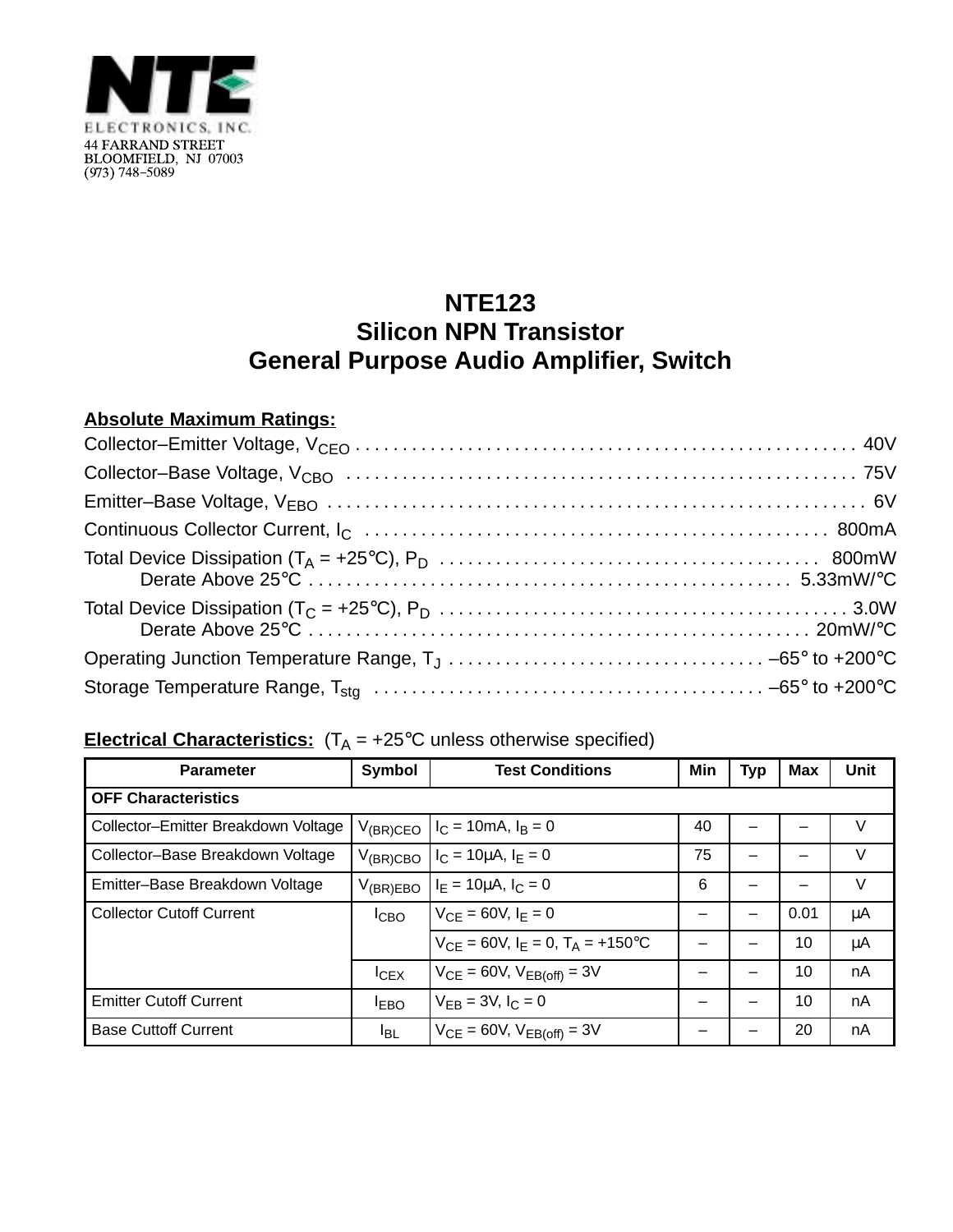## **Electrical Characteristics (Cont'd):**  $(T_A = +25^{\circ}C$  unless otherwise specified)

| <b>Parameter</b>                                              | <b>Symbol</b>    | <b>Test Conditions</b>                                               | Min                      | <b>Typ</b>               | <b>Max</b>               | <b>Unit</b>  |  |  |  |  |
|---------------------------------------------------------------|------------------|----------------------------------------------------------------------|--------------------------|--------------------------|--------------------------|--------------|--|--|--|--|
| <b>ON Characteristics (Note 1)</b>                            |                  |                                                                      |                          |                          |                          |              |  |  |  |  |
| <b>DC Current Gain</b>                                        | $h_{FE}$         | $I_C = 0.1$ mA, $V_{CE} = 10V$                                       | 35                       |                          | -                        |              |  |  |  |  |
|                                                               |                  | $I_C = 1 \text{mA}, V_{CF} = 10V$                                    | 50                       | $\qquad \qquad -$        | $\overline{\phantom{0}}$ |              |  |  |  |  |
|                                                               |                  | $I_C = 10mA$ , $V_{CE} = 10V$                                        | 75                       | —                        | —                        |              |  |  |  |  |
|                                                               |                  | $I_C = 10$ mA, $V_{CE} = 10V$ , $T_A = -55^{\circ}C$                 | 35                       |                          |                          |              |  |  |  |  |
|                                                               |                  | $I_C = 150$ mA, $V_{CE} = 10V$                                       | 100                      | $\overline{\phantom{0}}$ | 300                      |              |  |  |  |  |
|                                                               |                  | $I_C = 150 \text{mA}$ , $V_{CE} = 1.0 \text{V}$                      | 50                       |                          |                          |              |  |  |  |  |
|                                                               |                  | $I_C = 500 \text{mA}$ , $V_{CE} = 10V$                               | 40                       |                          |                          |              |  |  |  |  |
| <b>Collector-Emitter Saturation Voltage</b>                   | $V_{CE(sat)}$    | $I_C = 150 \text{mA}, I_B = 15 \text{mA}$                            | $\qquad \qquad -$        | $\overline{\phantom{0}}$ | 0.3                      | $\vee$       |  |  |  |  |
|                                                               |                  | $I_C = 500 \text{mA}, I_B = 50 \text{mA}$                            | $\overline{\phantom{0}}$ | —                        | 1.0                      | $\vee$       |  |  |  |  |
| <b>Base-Emitter Saturation Voltage</b>                        | $V_{BE(sat)}$    | $I_C = 150 \text{mA}, I_B = 15 \text{mA}$                            | 0.6                      | $\overline{\phantom{0}}$ | 1.2                      | V            |  |  |  |  |
|                                                               |                  | $I_C = 500 \text{mA}, I_B = 50 \text{mA}$                            | -                        | —                        | 2.0                      | V            |  |  |  |  |
| <b>Small-Signal Characteristics</b>                           |                  |                                                                      |                          |                          |                          |              |  |  |  |  |
| <b>Current Gain-Bandwidth Product</b>                         | $f_T$            | $I_C = 20mA$ , $V_{CE} = 20V$ ,<br>$f = 100$ MHz, Note 2             | 300                      |                          |                          | <b>MHz</b>   |  |  |  |  |
| <b>Output Capacitance</b>                                     | $C_{\text{obo}}$ | $V_{CB} = 10V$ , $I_E = 0$ , $f = 100kHz$                            | $\overline{\phantom{0}}$ |                          | 8                        | pF           |  |  |  |  |
| Input Capacitance                                             | C <sub>ibo</sub> | $V_{EB} = 0.5V$ , $I_C = 0$ , $f = 100kHz$                           | $\overline{\phantom{0}}$ |                          | 25                       | pF           |  |  |  |  |
| Input Impedance                                               | $h_{ie}$         | $I_C = 1$ mA, $V_{CE} = 10V$ , f = 1kHz                              | 2.0                      | —                        | 8.0                      | $k\Omega$    |  |  |  |  |
|                                                               |                  | $I_C = 10mA$ , $V_{CE} = 10V$ , $f = 1kHz$                           | 0.25                     | $\overline{\phantom{0}}$ | 1.25                     | $k\Omega$    |  |  |  |  |
| Voltage Feedback Ratio                                        | $h_{re}$         | $I_C = 1 \text{ mA}$ , $V_{CE} = 10V$ , $f = 1 \text{ kHz}$          | $\overline{\phantom{0}}$ | $\overline{\phantom{0}}$ | 8                        | $x 10^{-4}$  |  |  |  |  |
|                                                               |                  | $I_C = 10mA$ , $V_{CE} = 10V$ , $f = 1kHz$                           | $\overline{\phantom{0}}$ | -                        | 4                        | $x 10^{-4}$  |  |  |  |  |
| Small-Signal Current Gain                                     | $h_{fe}$         | $I_C = 1 \text{mA}$ , $V_{CE} = 10 \text{V}$ , f = 1kHz              | 50                       | —                        | 300                      |              |  |  |  |  |
|                                                               |                  | $I_C = 10mA$ , $V_{CE} = 10V$ , $f = 1kHz$                           | 75                       | $\overline{\phantom{0}}$ | 375                      |              |  |  |  |  |
| <b>Output Admittance</b>                                      | $h_{oe}$         | $I_C = 1 \text{ mA}$ , $V_{CE} = 10V$ , $f = 1 \text{ kHz}$          | 5.0                      |                          | 35                       | <b>umhos</b> |  |  |  |  |
|                                                               |                  | $I_C = 10mA$ , $V_{CF} = 10V$ , $f = 1kHz$                           | 25                       |                          | 200                      | <b>umhos</b> |  |  |  |  |
| Collector-Base Time Constant                                  | $rb'C_c$         | $I_E = 20mA$ , $V_{CB} = 20V$ , f = 31.8MHz                          | —                        | -                        | 150                      | ps           |  |  |  |  |
| Noise Figure                                                  | <b>NF</b>        | $I_C = 100 \mu A$ , $V_{CE} = 10 V$ ,<br>$R_S = 1k\Omega$ , f = 1kHz | —                        |                          | 4                        | dB           |  |  |  |  |
| Real Part of Common-Emitter<br>High Frequency Input Impedance | $Re(h_{ie})$     | $I_C = 20 \text{mA}$ , $V_{CF} = 20 \text{V}$ , f = 300MHz           | —                        | —                        | 60                       | $\Omega$     |  |  |  |  |
| <b>Switching Characteristics</b>                              |                  |                                                                      |                          |                          |                          |              |  |  |  |  |
| Delay Time                                                    | $t_{q}$          | $V_{CC}$ = 30V, $V_{BE(off)}$ = 0.5V,                                | $\qquad \qquad -$        | -                        | 10                       | ns           |  |  |  |  |
| <b>Rise Time</b>                                              | $t_{r}$          | $I_C = 150 \text{mA}, I_{B1} = 15 \text{mA}$                         | $\overline{\phantom{0}}$ | —                        | 25                       | ns           |  |  |  |  |
| Storage Time                                                  | $t_{\rm s}$      | $V_{CC}$ = 30V, $I_C$ = 150mA,                                       | —                        |                          | 225                      | ns           |  |  |  |  |
| <b>Fall Time</b>                                              | $t_{\rm f}$      | $I_{B1} = I_{B2} = 15mA$                                             | —                        | $\overline{\phantom{0}}$ | 60                       | ns           |  |  |  |  |
| <b>Active Region Time Constant</b>                            | T <sub>A</sub>   | $I_C = 150$ mA, $V_{CE} = 30V$                                       | —                        | —                        | 2.5                      | ns           |  |  |  |  |

Note 1. Pulse Test: Pulse Width ≤ 300µs, Duty Cycle ≤ 2%.

Note 2.  $f_T$  is defined as the frequency at which  $|h_{fe}|$  extrapolates to unity.